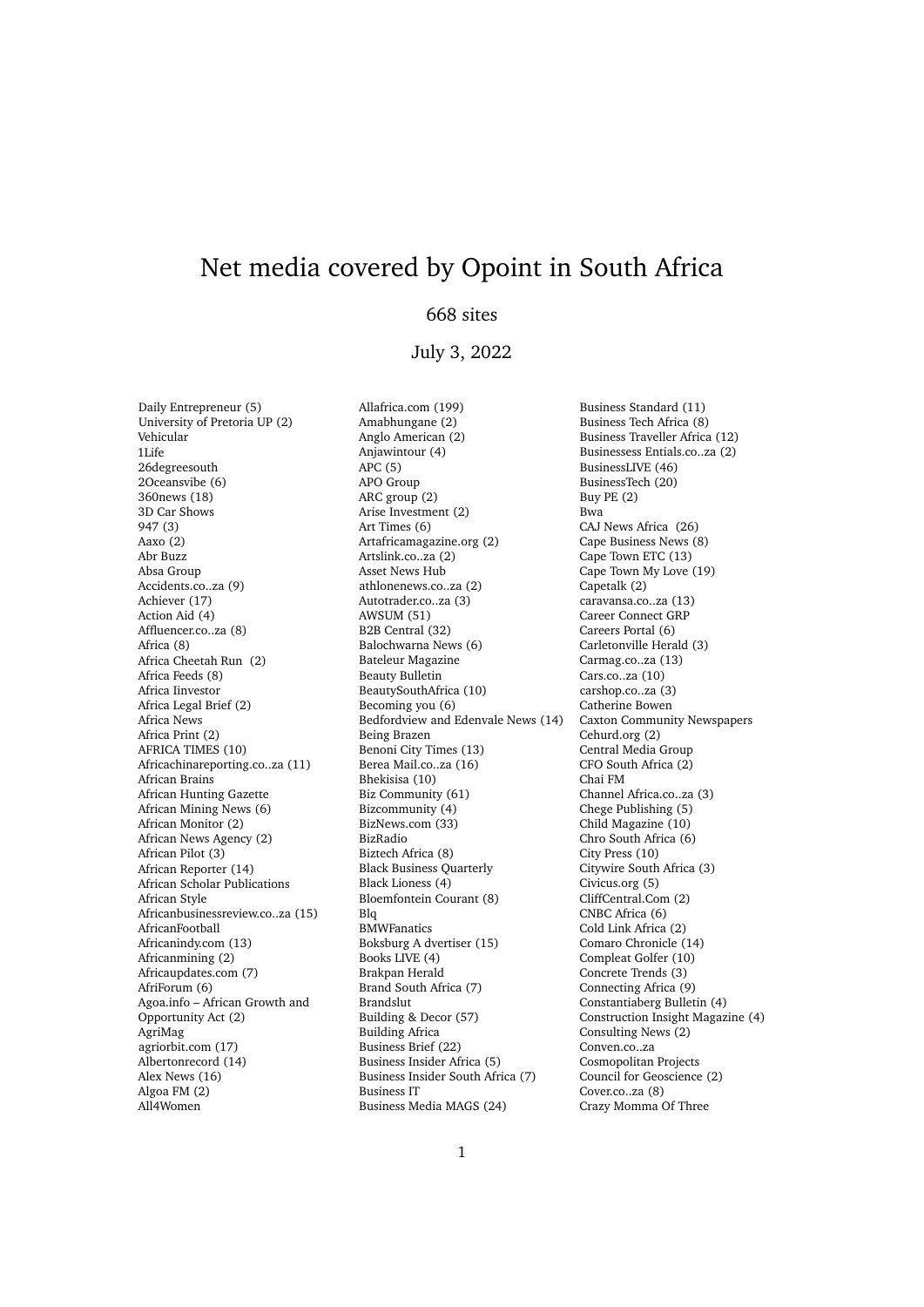## **Opoint Technology** Part of Infomed

CreativeFeel Critical Hit.net (7) Crown Publications (22) Crush Mag (24) Daily Mail and Guardian (27) Daily Maverick (8) Daily Sun (16) Dailyfriend.co..za (10) Data Week Defence Web (3) Democratic Alliance Department of foreign affairs Department of Mineral Resources (2) Design Indaba (10) Destiny Magazine (22) DFA (10) Diario El Este Die Pos (14) Die Son (7) Die Vryburger (9) Digital Street (15) Diners Club DispatchLive (9) East Coast Radio (7) Easy Equities Eat Out (9) Ebiz Radio (12) Economy 24 (9) Edgars EFinancialCareers SouthAfrica (2) eHowzit.co..za EISA Elsenburg (2) Eminetra South Africa (9) eNCA (6) Energize (2) Engineering News (273) Equal Education ESI-Africa.com (38) eskisehirinsaattemizligi.com Etoilemotoring (8) Explore Online EXSA (2) Eye Witness News (6) Eyethu News (6) familytreasures.co..za Famous Publishing (22) Fancourt (2) FAnews Farmer's Weekly (37) FarmingPortal (11) Fashion Network ZA (18) Fashionjazz Federation for a Sustainable Environment (5) Financial World (6) FinNews Africa (21) Fire Protection Association Of Southern Africa (3) Fishing Industry News S A Fleetwatch (5) Fly Mango

Flyairlink Focus on Transport and Logistics (5) Food 24 Blogs (15) Food For Mzansi (5) Food Stuff SA (14) foodfocus (26) Forbesafrica (18) Forestry South Africa (5) Fortress of Solitude (7) Forts and Fairies Fourways Review (57) Fr.Allafrica.com (152) Franchising Plus (2) Franschhoek Tatler Freightnews.co..za (16) FS News Online (18) Fullview (8) Futaa.com (15) Gadget.co..za (18) Gagasi World (2) Gateway News (42) Gauteng Business News (4) Gender Links George Herald (7) Germiston City News (14) Get It Magazine (82) Getaway (17) Glamour (23) GLITCHED (6) Global Advisors (2) Global Crypto (2) GO! & Express (10) Gold Circle Horse Racing And Betting (2) GoLegal (30) Good Things Guy (9) Government Printing Works (2) GQ.co..za (13) Graaff-Reinet Advertiser (4) Green Building Africa Grocott's Mail GrootFM GroundUp (8) Habitat  $(23)$ HarassedMom Harmony Hayley's Joys Health-e Health24 (81) Heart Mama Blog Hearts in Her Shoes HeavyQuip Magazine (35) Heidelberg Nigel Heraut (14) Hello Cape Town (2) Herald Live (9) High Heels & Fairy Tales Highway Mail (24) Home Food and Travel (9) Hot1027 (2) House & Garden House and Leisure (2) How We Made It In Africa (28)

Hq Magazine Hypertext (13) Hypress Live I Fashion (3) I Want That (3) I'll take it all I'solezwe lesiXhosa (4) IAfrica.com (6) Ieducation IGN Africa INCE|Connect – Connect, Engage, Invest.  $(2)$ Independent Communications Authority of South Africa Independent Online (82) Indian Spice (66) Infrastructure news (25) Inkhel Inkjournalism (2) Inside Education (7) Inside Politic (10) Inspiring Mompreneurs (4) Institute for Democracy, Citizenship and Public Policy in Africa (3) Institute For Global Dialogue Institute for Justice and Reconciliation (2) Institute For Security Studies (9) Insurance Gateway (5) Into Cycling News (23) Investing.com South Africa (23) Investingmatters.co..za InvestSA Isasa (14) Isolezwe | Liwela Umfula Ugcwele (7) IT News Africa It Web (2) It-Online (6) ITWeb Africa (9) iWeek (5) Jacaranda FM (14) Joburgstyle (9) Johannesburg Stock Exchange Journalism.co..za JSE Magazine Julietmcguire (4) Jumia Group Just A Mamma Just share (3) justellabella.co..za Kaboutjie Kathorus Mail (14) Kaya 959 (5) Kempton Express (15) KEO.co..za (11) Kfm 94.5 Knysna-Plett Herald (6) Krugersdorp News kweenb KykNET (2)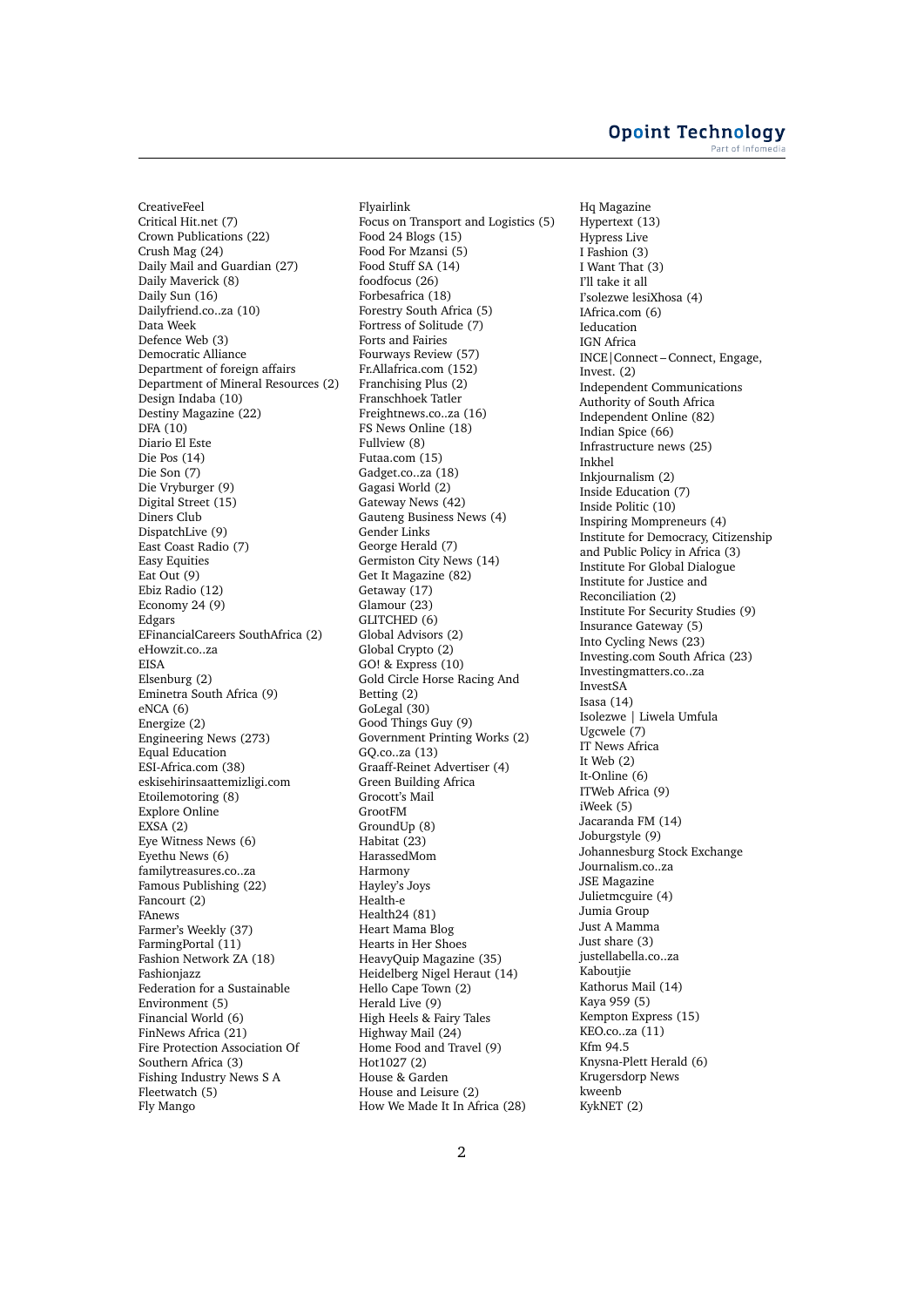Kzn Industrial and Business News (37) Lara Magazine (2) Latest Entertainment (5) Leadership Magazine (4) Legalbrief (8) Lenasia Times Group Letaba Herald (14) Lexus Life (7) LitNet | Die huis met baie wonings (10) Living Our Sun Shine Logistics News (2) Longevity (26) lorenzioproductions LOTUS FM Love2learn Lowvelder Luckypony Luxo Luxurysa (3) MambaGirl Manhattanweek.com (9) Maritime Review Africa Maritzburg Sun (22) Maroela Media (45) Mascaraandmimosas Media Update (5) Mediacom (2) Mediawire Mediaxpose.co..za Medical Academic (7) Medical Brief – Africa's Medical News Digest (7) Memeburn (43) Men's Health (10) Mens Clinic International (2) MenStuff (9) Metalworking News (2) Middelburg Observer (14) Midrand Reporter (14) Mining Decisions (4) MiningMX.com (16) Miningne (8) Miningreview (39) Miningweekly.com (9) Mischief Managed Miss Moss Modern Marketing (2) MomAgain@40 Mombabbles (3) Mommalicious.org Momoftwolittlegirls Money Web (25) Monsters Ed Montage Africa (2) Mossel Bay Advertiser (24) Motorsport South Africa (2) Motus.cars (2) Mpumalanga News (15) Mr Doveton (2) MSN South Africa (18)

Music In Africa (2) My Cape Town My Durban (2) My Pe (2) My Port Elizabeth My PR My Press Office My Pressportal (13) My Spreadsheet Brain My ZA MyBroadband (19) MyGaming Mzanzi Travel (2) Nag Online (7) Nalibali (2) National Employers Association Of South Africa (7) Nelson Mandela School of Public Governance (2) Neofundi (3) Net 1 Ueps Technologies (2) Netwerk24 (62) New Frame (7) News 365 (16) News24 (48) News24 newsdome.co..za Nomad Africa North Coast Courier (15) North West Newspapers Northcliff Melville Times (15) Northcoastrisingsun (20) Northern KZN Courier (14) Northern natal news (18) Northglen News (20) Nubianbride (2) NxtGovtjobs (2) O-Blog-Dee-O-Blog-Da OFM.co..za (25) Old Mutual One Small Seed (22) Ornico Media Monitoring Oudtshoorn Courant (26) Packaging And Print Media (4) Pactworld.org (6) Pan African Resources (2) Parliamentary Monitoring Group (2) Parys Gazette (14) Pieces of Zee (3) Pirates team up with LG (7) Plainsman (4) Plastixportal.co..za (9) Platinum Bushvelder (2) Platinum Weekly (6) Political Analysis South Africa (5) Politicsweb (19) Polity.org..za (6) Popular Mechanics (9) Power 987 (5) Pregnant in Cape Town Prestige Digital (10) Pretoria FM (20)

Pretoria North Rekord (12) Pretty Please Charlie Privateedition.co..za (7) Property 360 Property Wheel (15) Property24 (3) Radio 2000 Radio Islam (12) Railways Africa (3) Randburg Sun (12) Randfontein Herald (23) Rattle and Mum Real Life Mum Reflections Magazine (8) Reframed Remarried Mom in the City Research Channel (3) Retail Brief Africa (34) Retailing Africa (6) Review Online (15) Ridge Times (18) Rights Africa (5) Rising Sun Chatsworth (18) Rising Sun Lenasia (18) Rising Sun Mid South Coast (14) Rising Sun Overport (23) Riskza Road Ahead (3) Roodepoort Record (19) Rooirose (2) Rose and Thorns Rosebank Killarney Gazette (15)  $Rsg(3)$ RuBe's Closet Rugby News Rugby365 (6) Runner's World (5) S A Cricket (4) S A Labour News S A People (10) SA & Beyond (2) SA Construction News SA Decor & Design (3) SA Flyer (14) SA GAMER SA Golf Trader SA Good News Sa Graan/Grain (2) SA Hip Hop Mag (6) SA Instrumentation & Control (30) SA News (5) SA Plastics Composites & Rubber SA Shares SA Treads (6) sa4x4.co..za (15) SABC Sabc News (8) Sabic Sachronicle (2) SAfm (2) Sahrc.org..za SAIIA